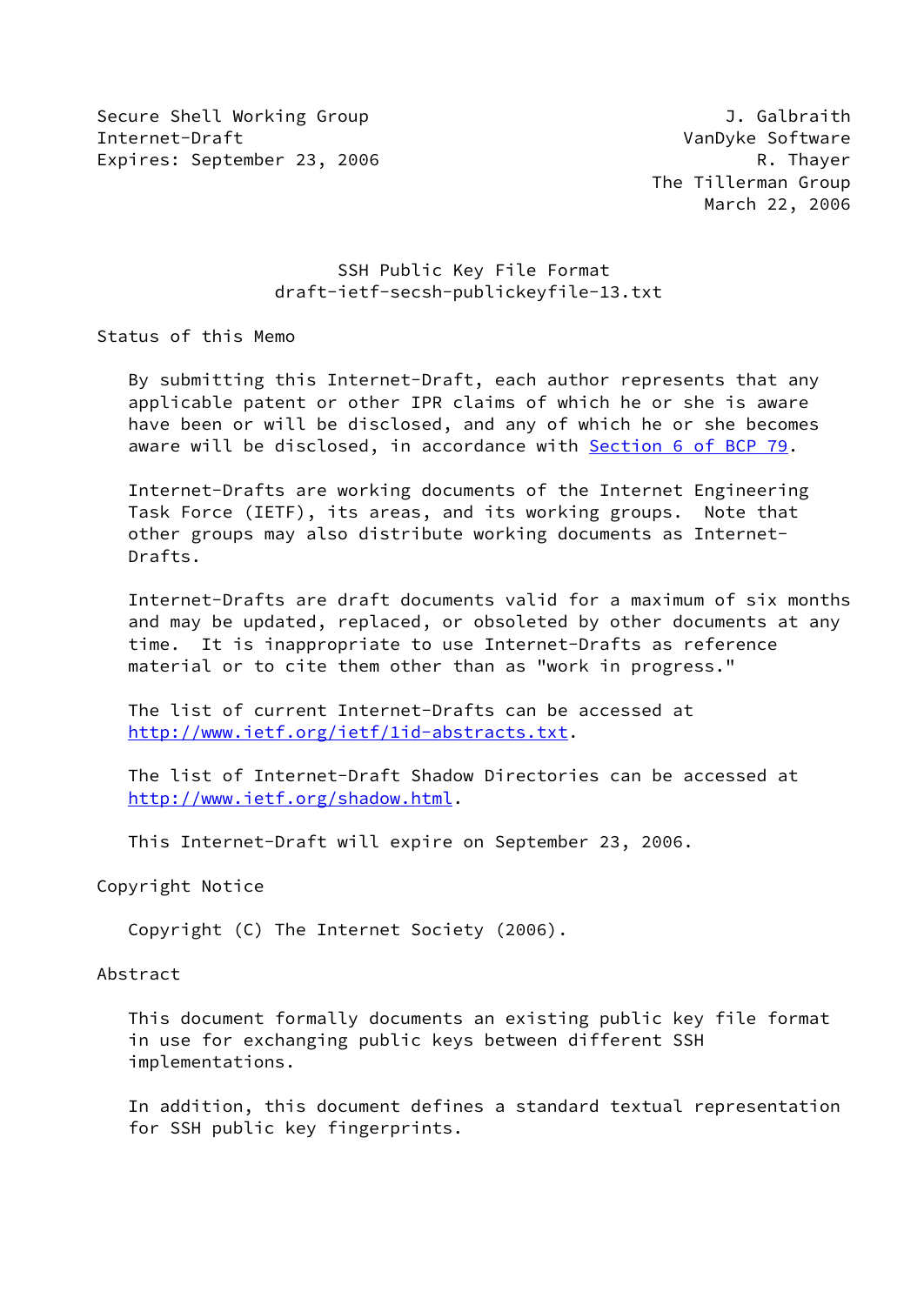| Internet-Draft |  |  | SSH Public Key File Format | March 2006 |  |
|----------------|--|--|----------------------------|------------|--|
|                |  |  |                            |            |  |

# Table of Contents

|      | Conventions used in this document $\cdots$ 3                                              |  |  |  |  |  |  |  |  |  |  |  |
|------|-------------------------------------------------------------------------------------------|--|--|--|--|--|--|--|--|--|--|--|
| 2.   |                                                                                           |  |  |  |  |  |  |  |  |  |  |  |
| 3.   |                                                                                           |  |  |  |  |  |  |  |  |  |  |  |
|      | $3.1$ . Line Termination Characters 5                                                     |  |  |  |  |  |  |  |  |  |  |  |
|      | 3.2. Begin and End Markers 5                                                              |  |  |  |  |  |  |  |  |  |  |  |
|      |                                                                                           |  |  |  |  |  |  |  |  |  |  |  |
|      |                                                                                           |  |  |  |  |  |  |  |  |  |  |  |
|      |                                                                                           |  |  |  |  |  |  |  |  |  |  |  |
|      | <u>3.3.3</u> . Private Use Headers <u>6</u>                                               |  |  |  |  |  |  |  |  |  |  |  |
|      |                                                                                           |  |  |  |  |  |  |  |  |  |  |  |
|      | <u>3.5</u> . Differences with <u>RFC1421</u> PEM formats <u>7</u>                         |  |  |  |  |  |  |  |  |  |  |  |
|      |                                                                                           |  |  |  |  |  |  |  |  |  |  |  |
| 4.   |                                                                                           |  |  |  |  |  |  |  |  |  |  |  |
| 5.   |                                                                                           |  |  |  |  |  |  |  |  |  |  |  |
| 6.   | Security Considerations $\ldots \ldots \ldots \ldots \ldots \ldots \ldots \underline{11}$ |  |  |  |  |  |  |  |  |  |  |  |
| 7.   |                                                                                           |  |  |  |  |  |  |  |  |  |  |  |
| 7.1. | Normative References 12                                                                   |  |  |  |  |  |  |  |  |  |  |  |
| 7.2. | Informative References 12                                                                 |  |  |  |  |  |  |  |  |  |  |  |
|      |                                                                                           |  |  |  |  |  |  |  |  |  |  |  |
|      | Intellectual Property and Copyright Statements 14                                         |  |  |  |  |  |  |  |  |  |  |  |
|      |                                                                                           |  |  |  |  |  |  |  |  |  |  |  |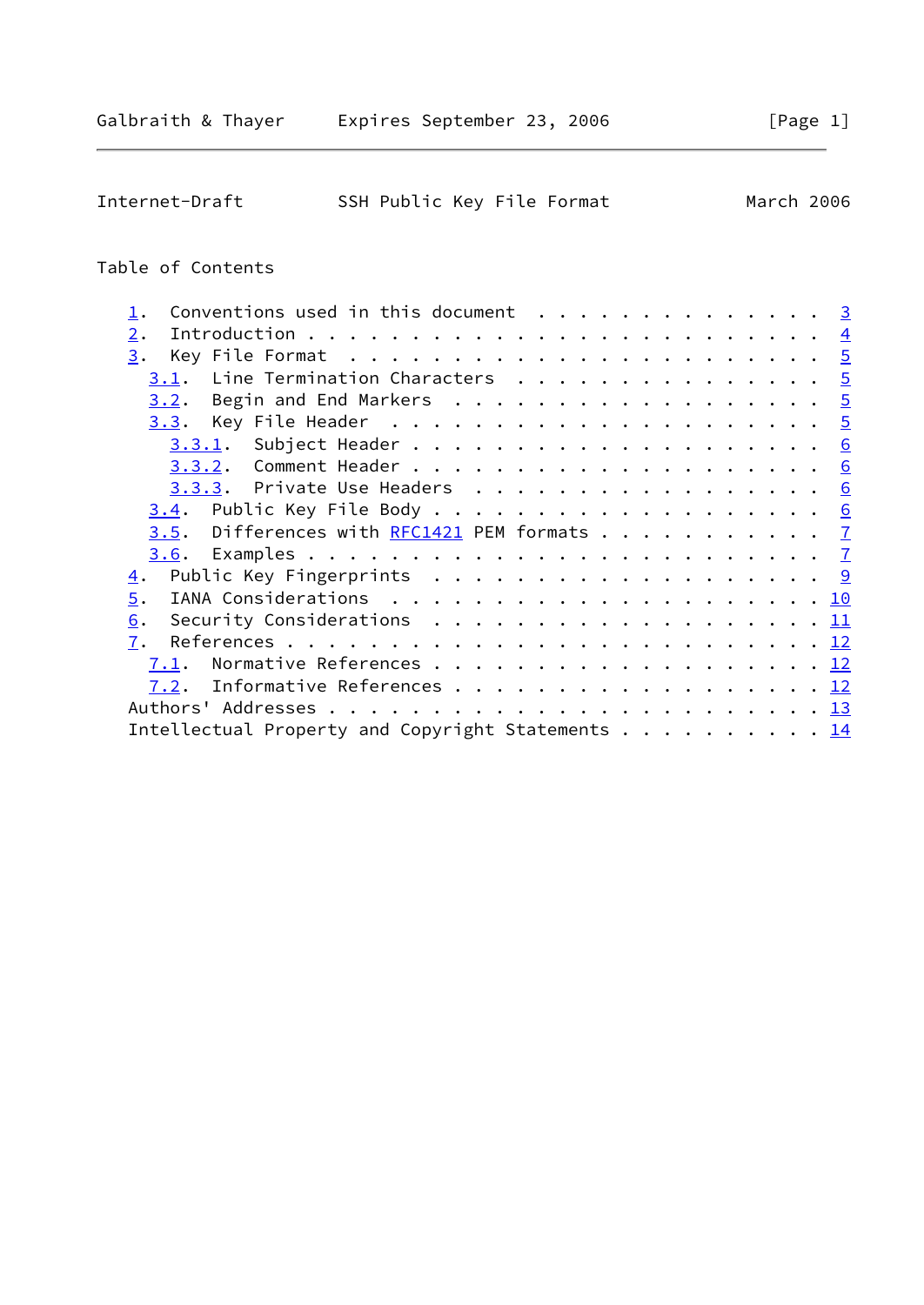| Expires September 23, 2006<br>[Page 2]<br>Galbraith & Thayer |  |  |  |  |  |  |  |  |  |  |  |  |  |  |  |  |  |  |  |  |  |  |  |  |  |  |  |  |  |  |  |  |  |  |  |  |  |  |  |  |  |  |  |  |  |  |  |  |  |  |  |  |  |  |  |  |  |  |  |  |  |  |  |  |  |  |  |  |  |  |  |  |  |  |  |  |  |  |  |  |  |  |  |  |  |  |  |  |  |  |  |  |  |  |  |  |  |  |  |  |  |  |  |  |  |  |  |  |  |  |  |  |  |  |  |  |  |  |  |  |  |  |  |  |  |  |  |  |  |  |  |  |  |  |  |  |  |  |  |  |  |  |  |  |  |  |
|--------------------------------------------------------------|--|--|--|--|--|--|--|--|--|--|--|--|--|--|--|--|--|--|--|--|--|--|--|--|--|--|--|--|--|--|--|--|--|--|--|--|--|--|--|--|--|--|--|--|--|--|--|--|--|--|--|--|--|--|--|--|--|--|--|--|--|--|--|--|--|--|--|--|--|--|--|--|--|--|--|--|--|--|--|--|--|--|--|--|--|--|--|--|--|--|--|--|--|--|--|--|--|--|--|--|--|--|--|--|--|--|--|--|--|--|--|--|--|--|--|--|--|--|--|--|--|--|--|--|--|--|--|--|--|--|--|--|--|--|--|--|--|--|--|--|--|--|--|--|--|--|
|--------------------------------------------------------------|--|--|--|--|--|--|--|--|--|--|--|--|--|--|--|--|--|--|--|--|--|--|--|--|--|--|--|--|--|--|--|--|--|--|--|--|--|--|--|--|--|--|--|--|--|--|--|--|--|--|--|--|--|--|--|--|--|--|--|--|--|--|--|--|--|--|--|--|--|--|--|--|--|--|--|--|--|--|--|--|--|--|--|--|--|--|--|--|--|--|--|--|--|--|--|--|--|--|--|--|--|--|--|--|--|--|--|--|--|--|--|--|--|--|--|--|--|--|--|--|--|--|--|--|--|--|--|--|--|--|--|--|--|--|--|--|--|--|--|--|--|--|--|--|--|--|

<span id="page-2-1"></span>Internet-Draft SSH Public Key File Format March 2006

<span id="page-2-0"></span>[1](#page-2-0). Conventions used in this document

 The key words "MUST", "MUST NOT", "REQUIRED", "SHALL", "SHALL NOT", "SHOULD", "SHOULD NOT", "RECOMMENDED", "MAY", and "OPTIONAL" in this document are to be interpreted as described in [\[RFC2119](https://datatracker.ietf.org/doc/pdf/rfc2119)].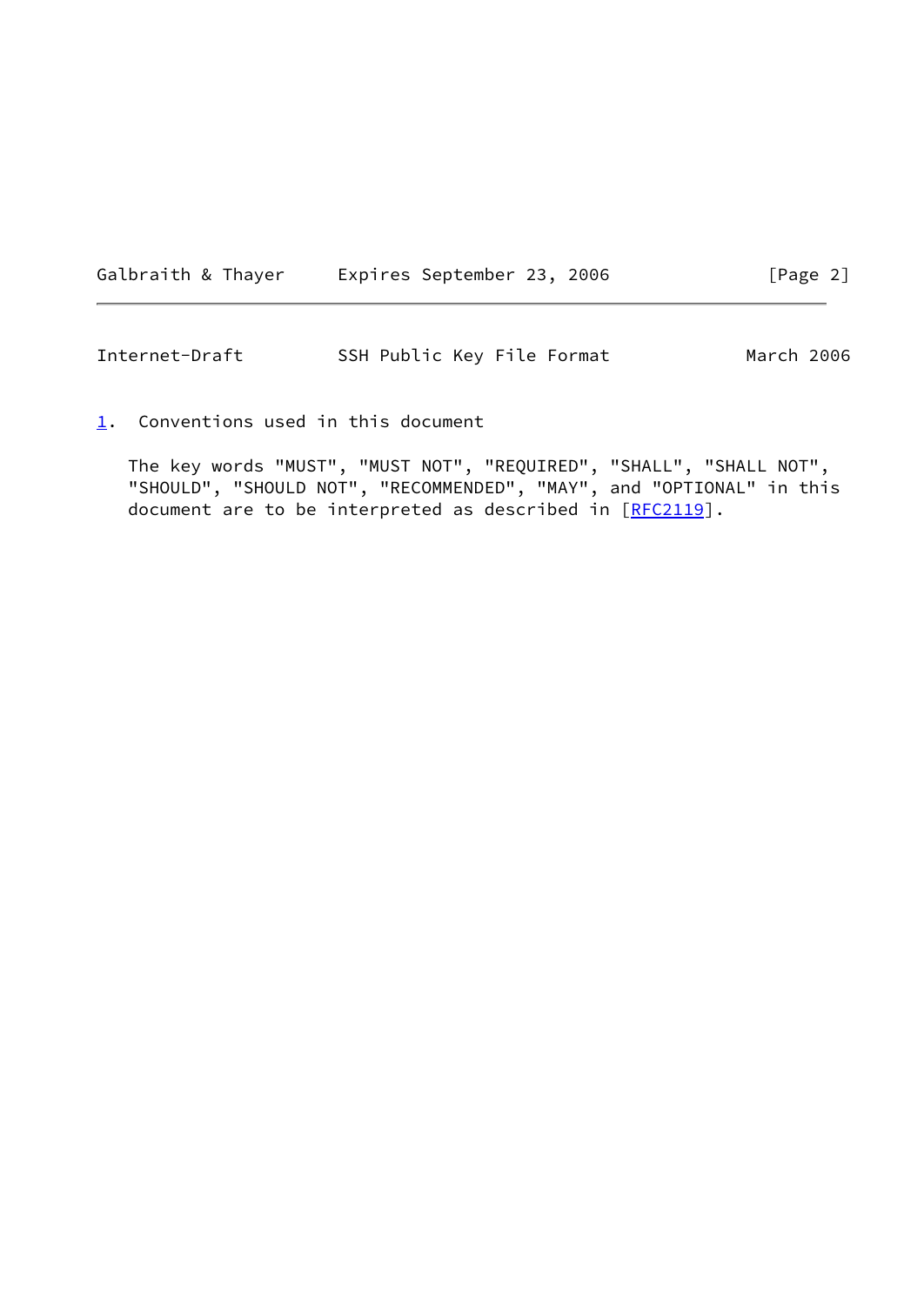Galbraith & Thayer **Expires September 23, 2006** [Page 3]

<span id="page-3-1"></span>Internet-Draft SSH Public Key File Format March 2006

<span id="page-3-0"></span>[2](#page-3-0). Introduction

 The SSH protocol supports the use of public/private key pairs in order to perform perform authentication based on public-key cryptography. However, in order to use public-key authentication in the SSH protocol, public keys must first be exchanged between client and server.

 This document formally describes an existing public-key file format which can be used with any of the common existing file transfer mechanisms in order to exchange public keys.

 The SSH protocol also uses public/private key pairs to authenticate the server. In this scenario, it is important to verify that the public key provided by the server is indeed the server's public-key. This document describes a mechanism for creating a short text string that uniquely represents a particular public key, called fingerprinting.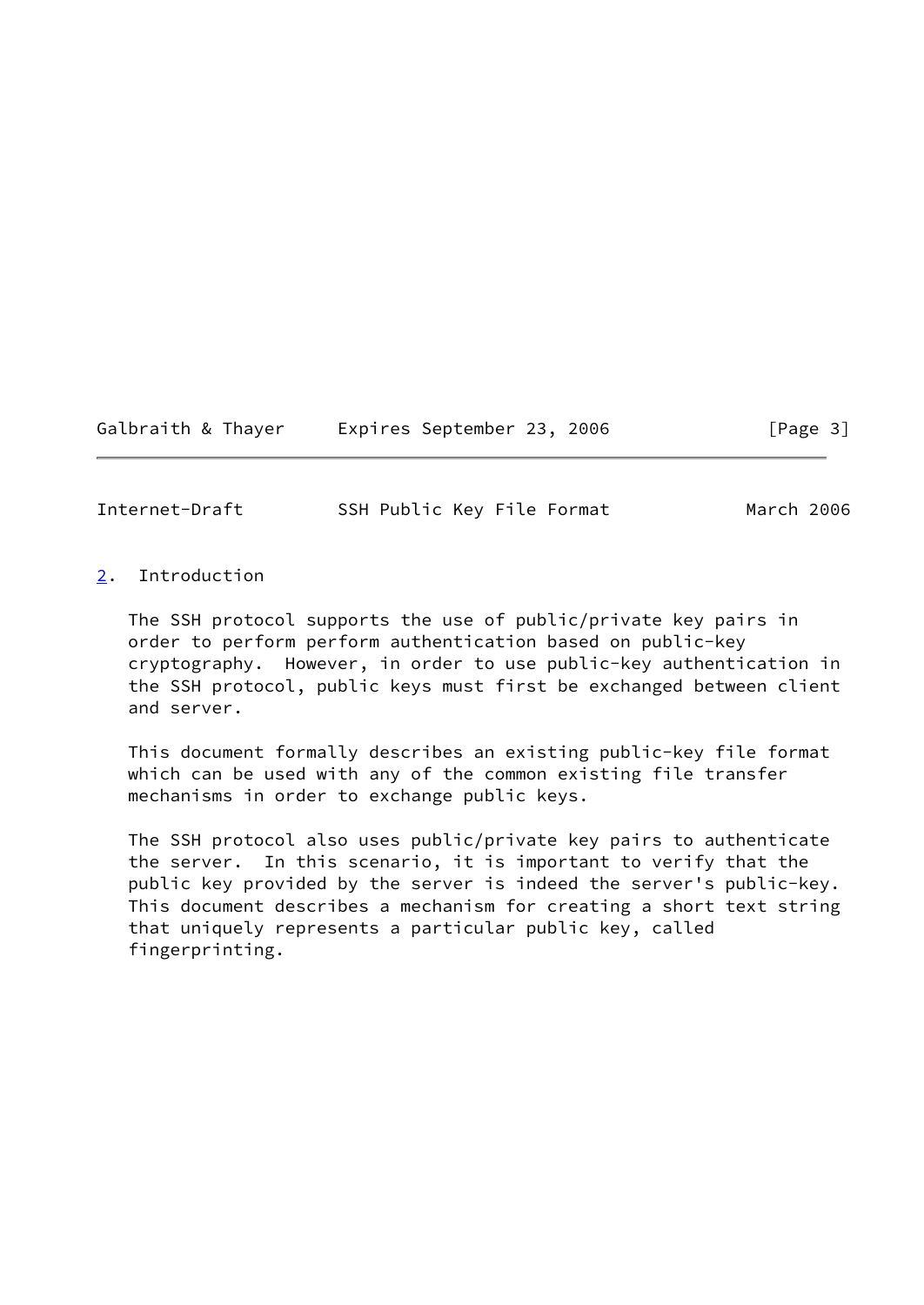| Galbraith & Thayer |  | Expires September 23, 2006 |  |  | [Page 4] |
|--------------------|--|----------------------------|--|--|----------|
|--------------------|--|----------------------------|--|--|----------|

<span id="page-4-1"></span>

| Internet-Draft |  | SSH Public Key File Format | March 2006 |
|----------------|--|----------------------------|------------|
|----------------|--|----------------------------|------------|

<span id="page-4-0"></span>[3](#page-4-0). Key File Format

 In order to implement public key authentication, SSH implementations must share public key files between the client and the server in order to interoperate.

 A key file is a text file, containing a sequence of lines. Each line in the file MUST NOT be longer than 72 8-bit bytes excluding line termination characters.

<span id="page-4-2"></span>[3.1](#page-4-2). Line Termination Characters

 Implementations SHOULD generate public key files using their system's local text file representation.

 In the event that public key files are not transferred as text files, implementations SHOULD be prepared to read files using any of the common line termination sequence, <CR>, <LF> or <CR><LF>.

<span id="page-4-3"></span>[3.2](#page-4-3). Begin and End Markers

The first line of a conforming key file MUST be a begin marker, which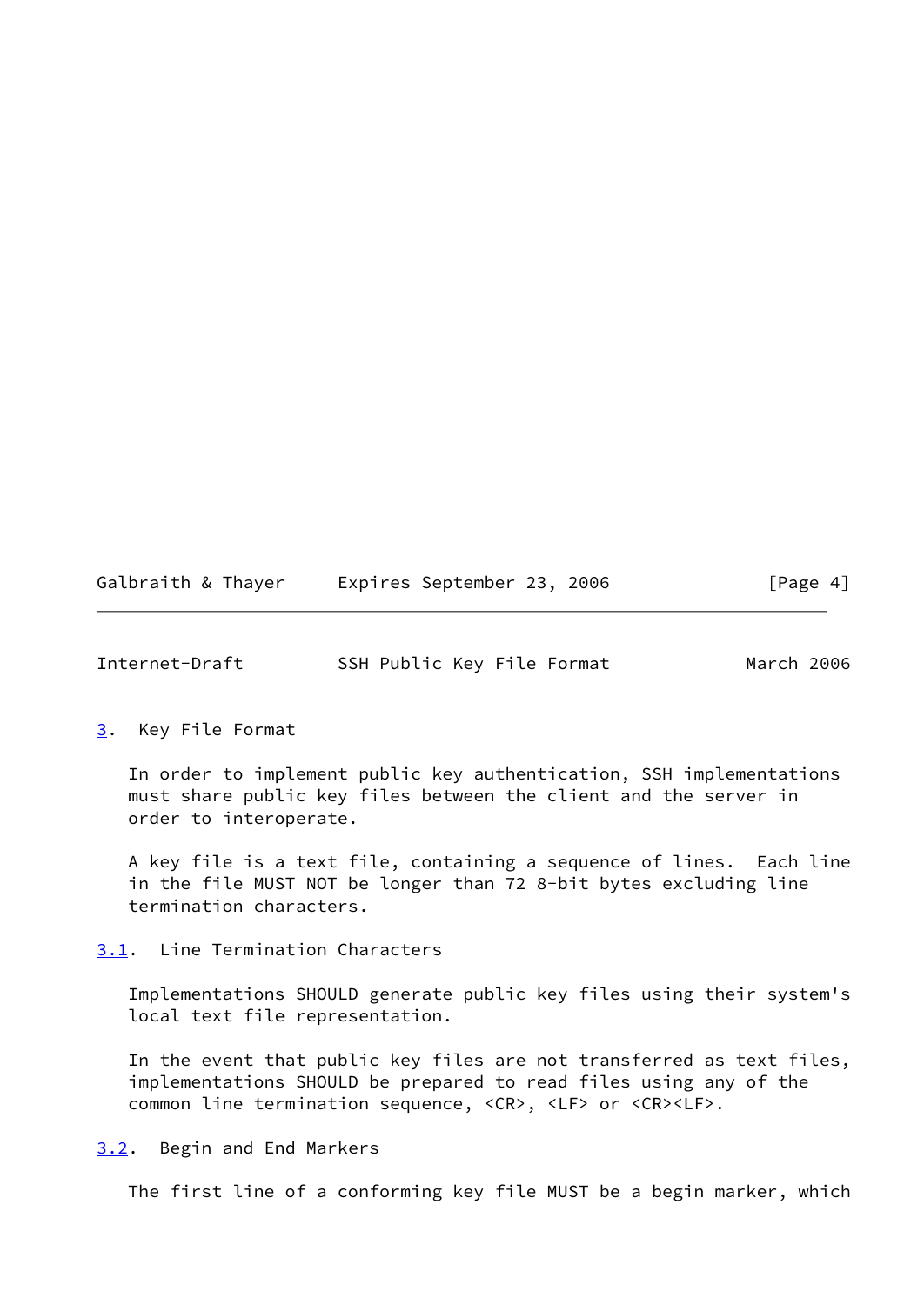is the literal text:

---- BEGIN SSH2 PUBLIC KEY ----

 The last line of a conforming key file MUST be an end marker, which is the literal text:

---- END SSH2 PUBLIC KEY ----

<span id="page-5-0"></span>[3.3](#page-5-0). Key File Header

The key file header section consists of multiple [RFC822](https://datatracker.ietf.org/doc/pdf/rfc822)-style header fields. Each field is a line of the following format:

Header-tag ':' ' ' Header-value

 The Header-tag MUST NOT be more than 64 8-bit bytes, and is case insensitive. The Header-value MUST NOT be more than 1024 8-bit bytes. Each line in the header MUST NOT be more than 72 8-bit bytes.

A line is continued if the last character in the line is a '\'. If the last character of a line is a '\', then the logical contents of the line is formed by removing the '\' and the line termination characters, and appending the contents of the next line.

The Header-tag MUST be encoded in US-ASCII. The Header-value MUST be

| Galbraith & Thayer |  | Expires September 23, 2006 |  |  | [Page 5] |  |
|--------------------|--|----------------------------|--|--|----------|--|
|--------------------|--|----------------------------|--|--|----------|--|

<span id="page-5-2"></span>Internet-Draft SSH Public Key File Format March 2006

encoded in UTF-8. [[RFC3629\]](https://datatracker.ietf.org/doc/pdf/rfc3629)

 A line that is not a continuation line that has no ':' in it is the first line of the base 64 encoded body (See [Section 3.4.](#page-6-2))

The space of header-tags is managed as described in **[Section 5.](#page-10-0)** 

 Compliant implementations MUST ignore headers with unrecognized header-tags. Implementations SHOULD preserve such unrecognized headers when manipulating the key file.

<span id="page-5-1"></span>[3.3.1](#page-5-1). Subject Header

 This field is used to store the login-name that the key was generated under. For example: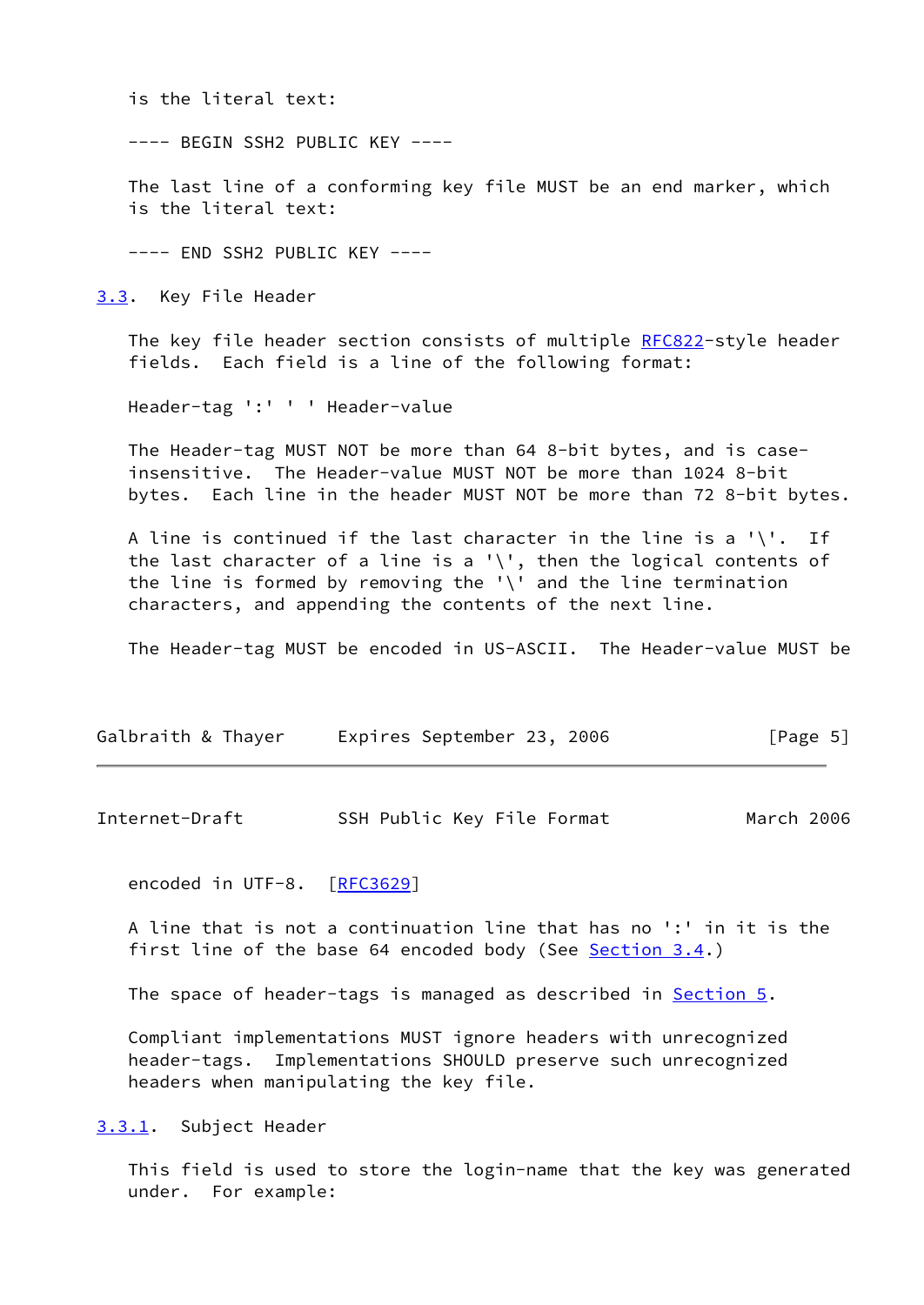Subject: user

<span id="page-6-0"></span>[3.3.2](#page-6-0). Comment Header

 The comment header contains a user specified comment. The comment SHOULD be displayed when using the key.

 It is suggested that this field default to user@hostname for the user and machine used to generate the key. For example:

Comment: user@example.com

 Currently, common practice is to quote the Header-value of the Comment by prefixing and suffixing it with '"' characters, and some existing implementations fail if these quotation marks are omitted.

 Compliant implementations MUST function correctly if the quotation marks are omitted.

 Implementations MAY include the quotation marks. If the first and last characters of the Header-value are matching quotation marks, implementations SHOULD remove them before using the value.

<span id="page-6-1"></span>[3.3.3](#page-6-1). Private Use Headers

 Headers with header-tags beginning with "x-" are reserved for private use.

<span id="page-6-2"></span>[3.4](#page-6-2). Public Key File Body

The body of a public-key file is the base64 encoded ( $[REC2045]$ ) public-key data as specified by [\[RFC4253\], section](https://datatracker.ietf.org/doc/pdf/rfc4253#section-6.6) 6.6:

| Galbraith & Thayer | Expires September 23, 2006 |  | [Page 6] |  |
|--------------------|----------------------------|--|----------|--|
|                    |                            |  |          |  |

<span id="page-6-4"></span>Internet-Draft SSH Public Key File Format March 2006

 string certificate or public key format identifier byte[n] key/certificate data

 As with all other lines, each line in the body MUST NOT be longer than 72 8-bit bytes excluding line termination characters.

<span id="page-6-3"></span>[3.5](#page-6-3). Differences with [RFC1421](https://datatracker.ietf.org/doc/pdf/rfc1421) PEM formats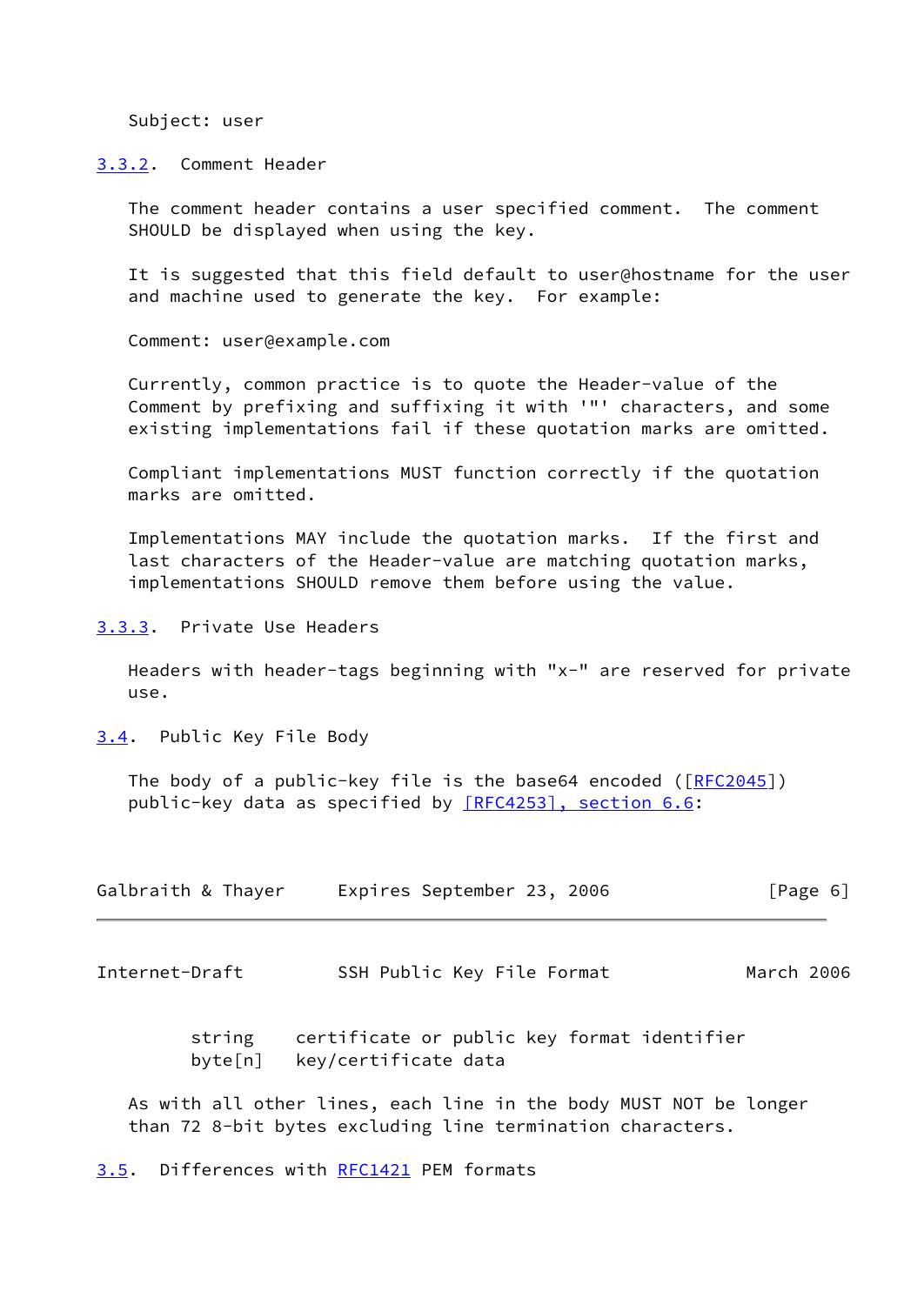Implementers should take care to notice that while the format is superficially similar to those specified by PEM [\[RFC1421](https://datatracker.ietf.org/doc/pdf/rfc1421)] and OpenPGP [\[RFC2440](https://datatracker.ietf.org/doc/pdf/rfc2440)], it is not identical; most notably:

- o The other specifications use different BEGIN/END delimiters (five dashes, no space rather than four dashes and a space).
- o There is no blank line before the start of the base64-encoded contents.
- o There is no CRC at the end of the base64-encoded block.
- o Header continuation uses a backslash at the end of the continued line rather then whitespace at the start of the next line.

#### <span id="page-7-0"></span>[3.6](#page-7-0). Examples

 The following are some example public key files that are compliant (note that the examples all wrap before 72 bytes to meet ietf document requirements; however, they are still compliant.)

---- BEGIN SSH2 PUBLIC KEY ---- Comment: "1024-bit RSA, converted from OpenSSH by me@example.com" x-command: /home/galb/bin/lock-in-guest.sh AAAAB3NzaC1yc2EAAAABIwAAAIEA1on8gxCGJJWSRT4uOrR13mUaUk0hRf4RzxSZ1zRb YYFw8pfGesIFoEuVth4HKyF8k1y4mRUnYHP1XNMNMJl1JcEArC2asV8sHf6zSPVffozZ 5TT4SfsUu/iKy9lUcCfXzwre4WWZSXXcPff+EHtWshahu3WzBdnGxm5Xoi89zcE= ---- END SSH2 PUBLIC KEY ----

Galbraith & Thayer Expires September 23, 2006 [Page 7]

Internet-Draft SSH Public Key File Format March 2006

---- BEGIN SSH2 PUBLIC KEY ----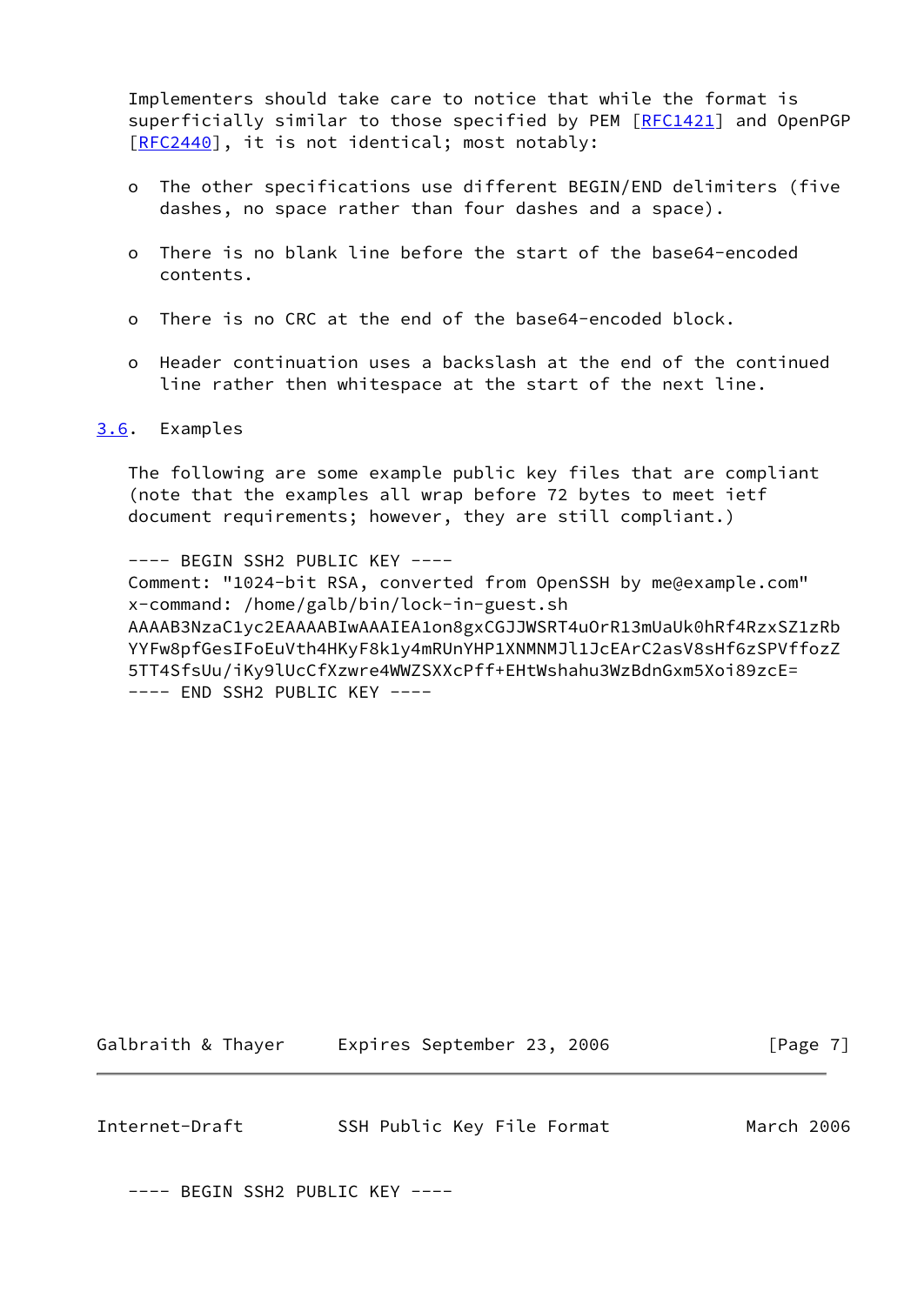Comment: This is my public key for use on \ servers which I don't like.

 AAAAB3NzaC1kc3MAAACBAPY8ZOHY2yFSJA6XYC9HRwNHxaehvx5wOJ0rzZdzoSOXxbET W6ToHv8D1UJ/z+zHo9Fiko5XybZnDIaBDHtblQ+Yp7StxyltHnXF1YLfKD1G4T6JYrdH YI14Om1eg9e4NnCRleaqoZPF3UGfZia6bXrGTQf3gJq2e7Yisk/gF+1VAAAAFQDb8D5c vwHWTZDPfX0D2s9Rd7NBvQAAAIEAlN92+Bb7D4KLYk3IwRbXblwXdkPggA4pfdtW9vGf J0/RHd+NjB4eo1D+0dix6tXwYGN7PKS5R/FXPNwxHPapcj9uL1Jn2AWQ2dsknf+i/FAA vioUPkmdMc0zuWoSOEsSNhVDtX3WdvVcGcBq9cetzrtOKWOocJmJ80qadxTRHtUAAACB AN7CY+KKv1gHpRzFwdQm7HK9bb1LAo2KwaoXnadFgeptNBQeSXG1vO+JsvphVMBJc9HS n24VYtYtsMu74qXviYjziVucWKjjKEb11juqnF0GDlB3VVmxHLmxnAz643WK42Z7dLM5 sY29ouezv4Xz2PuMch5VGPP+CDqzCM4loWgV

---- END SSH2 PUBLIC KEY ----

---- BEGIN SSH2 PUBLIC KEY ---- Comment: DSA Public Key for use with MyIsp AAAAB3NzaC1kc3MAAACBAPY8ZOHY2yFSJA6XYC9HRwNHxaehvx5wOJ0rzZdzoSOXxbET W6ToHv8D1UJ/z+zHo9Fiko5XybZnDIaBDHtblQ+Yp7StxyltHnXF1YLfKD1G4T6JYrdH YI14Om1eg9e4NnCRleaqoZPF3UGfZia6bXrGTQf3gJq2e7Yisk/gF+1VAAAAFQDb8D5c vwHWTZDPfX0D2s9Rd7NBvQAAAIEAlN92+Bb7D4KLYk3IwRbXblwXdkPggA4pfdtW9vGf J0/RHd+NjB4eo1D+0dix6tXwYGN7PKS5R/FXPNwxHPapcj9uL1Jn2AWQ2dsknf+i/FAA vioUPkmdMc0zuWoSOEsSNhVDtX3WdvVcGcBq9cetzrtOKWOocJmJ80qadxTRHtUAAACB AN7CY+KKv1gHpRzFwdQm7HK9bb1LAo2KwaoXnadFgeptNBQeSXG1vO+JsvphVMBJc9HS n24VYtYtsMu74qXviYjziVucWKjjKEb11juqnF0GDlB3VVmxHLmxnAz643WK42Z7dLM5 sY29ouezv4Xz2PuMch5VGPP+CDqzCM4loWgV ---- END SSH2 PUBLIC KEY ----

 ---- BEGIN SSH2 PUBLIC KEY ---- Subject: galb Comment: 1024-bit rsa, created by me@example.com Mon Jan 15 08:31:24 2001 AAAAB3NzaC1yc2EAAAABJQAAAIEAiPWx6WM4lhHNedGfBpPJNPpZ7yKu+dnn1SJejgt4 596k6YjzGGphH2TUxwKzxcKDKKezwkpfnxPkSMkuEspGRt/aZZ9wa++Oi7Qkr8prgHc4 soW6NUlfDzpvZK2H5E7eQaSeP3SAwGmQKUFHCddNaP0L+hM7zhFNzjFvpaMgJw0= ---- END SSH2 PUBLIC KEY ----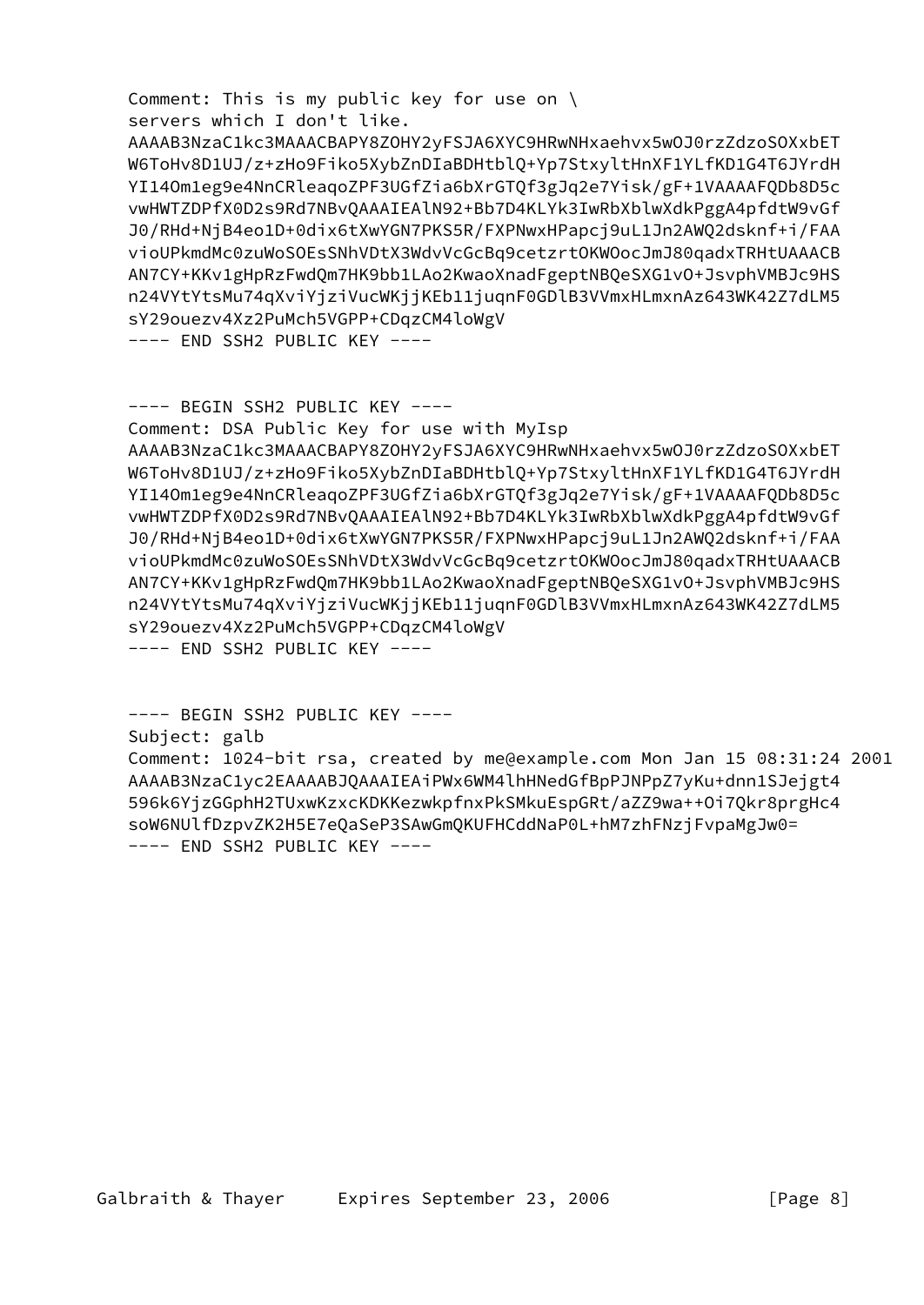<span id="page-9-1"></span><span id="page-9-0"></span>[4](#page-9-0). Public Key Fingerprints

 The security of the SSH protocols relies on the verification of public host keys. Since public keys tend to be very large, it is difficult for a human to verify an entire host key. Even with a PKI in place, it is useful to have a standard for exchanging short fingerprints of public keys.

 This section formally describes the method of generating public key fingerprints that is in common use in the SSH community.

 The fingerprint of a public key consists of the output of the MD5 message-digest algorithm [\[RFC1321](https://datatracker.ietf.org/doc/pdf/rfc1321)]. The input to the algorithm is the public-key data as specified by  $[RECA253]$ . (This is the same data that is base64 encoded to form the body of the public-key file.)

 The output of the algorithm is presented to the user as a sequence of 16 octets printed as hexadecimal with lowercase letters and separated by colons.

For example: "c1:b1:30:29:d7:b8:de:6c:97:77:10:d7:46:41:63:87"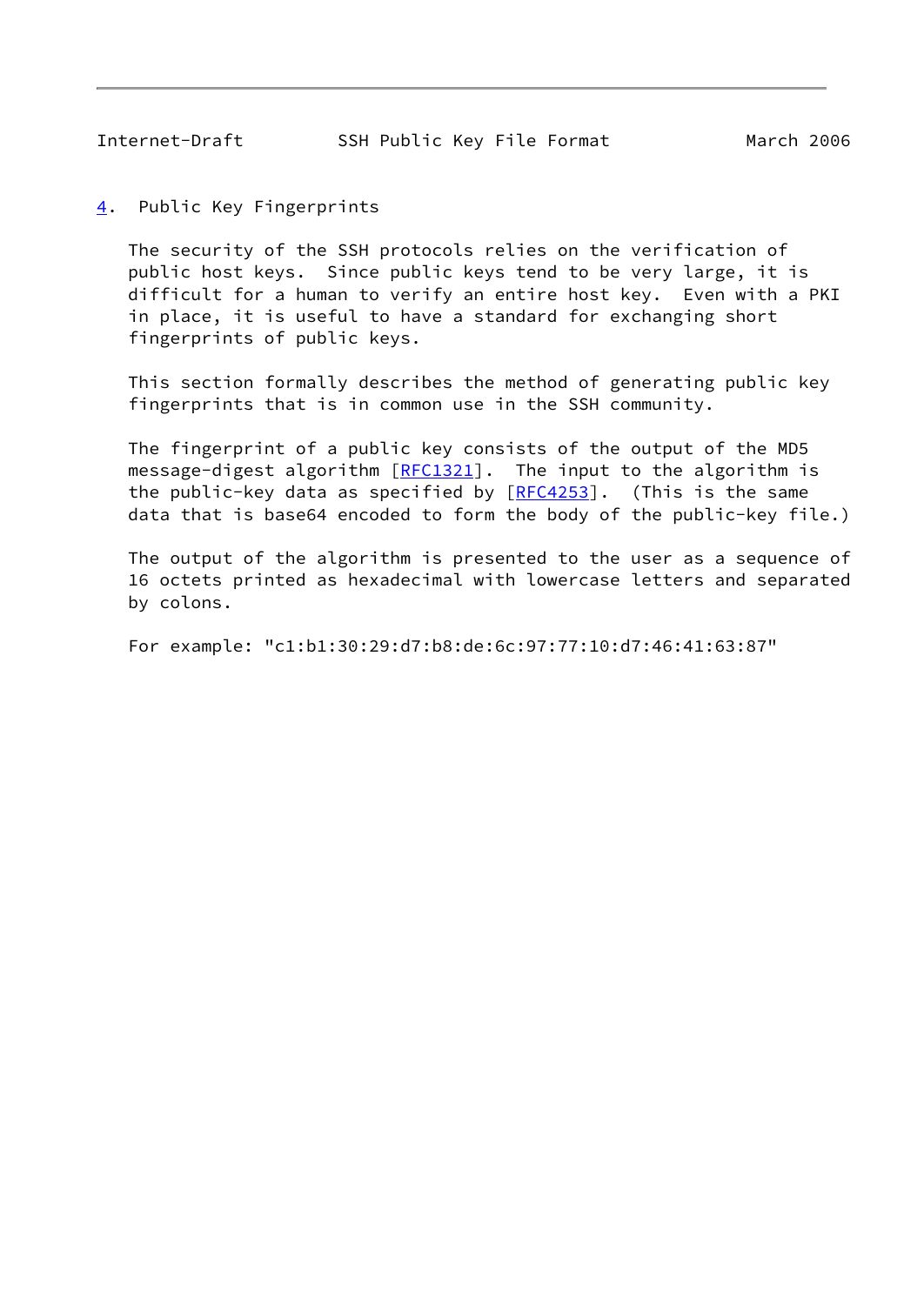<span id="page-10-1"></span>Internet-Draft SSH Public Key File Format March 2006

<span id="page-10-0"></span>[5](#page-10-0). IANA Considerations

 [Section 3.3](#page-5-0) defines a new namespace of "Header-tags". These are US- ASCII strings of maximum length 64 characters, and are case insensitive.

 IANA is requested to create and maintain a registry of these header tags. The registry will map each header-tag to a reference defining the header.

The initial contents of the registry are as follows:

subject defined in **Section 3.3.1** 

comment defined in [Section 3.3.2](#page-6-0)

 Header-tags beginning with "x-" are reserved for Private Use, as defined in [[RFC2434\]](https://datatracker.ietf.org/doc/pdf/rfc2434).

 All other allocations are to be made by IETF Consensus, as defined in [\[RFC2434](https://datatracker.ietf.org/doc/pdf/rfc2434)].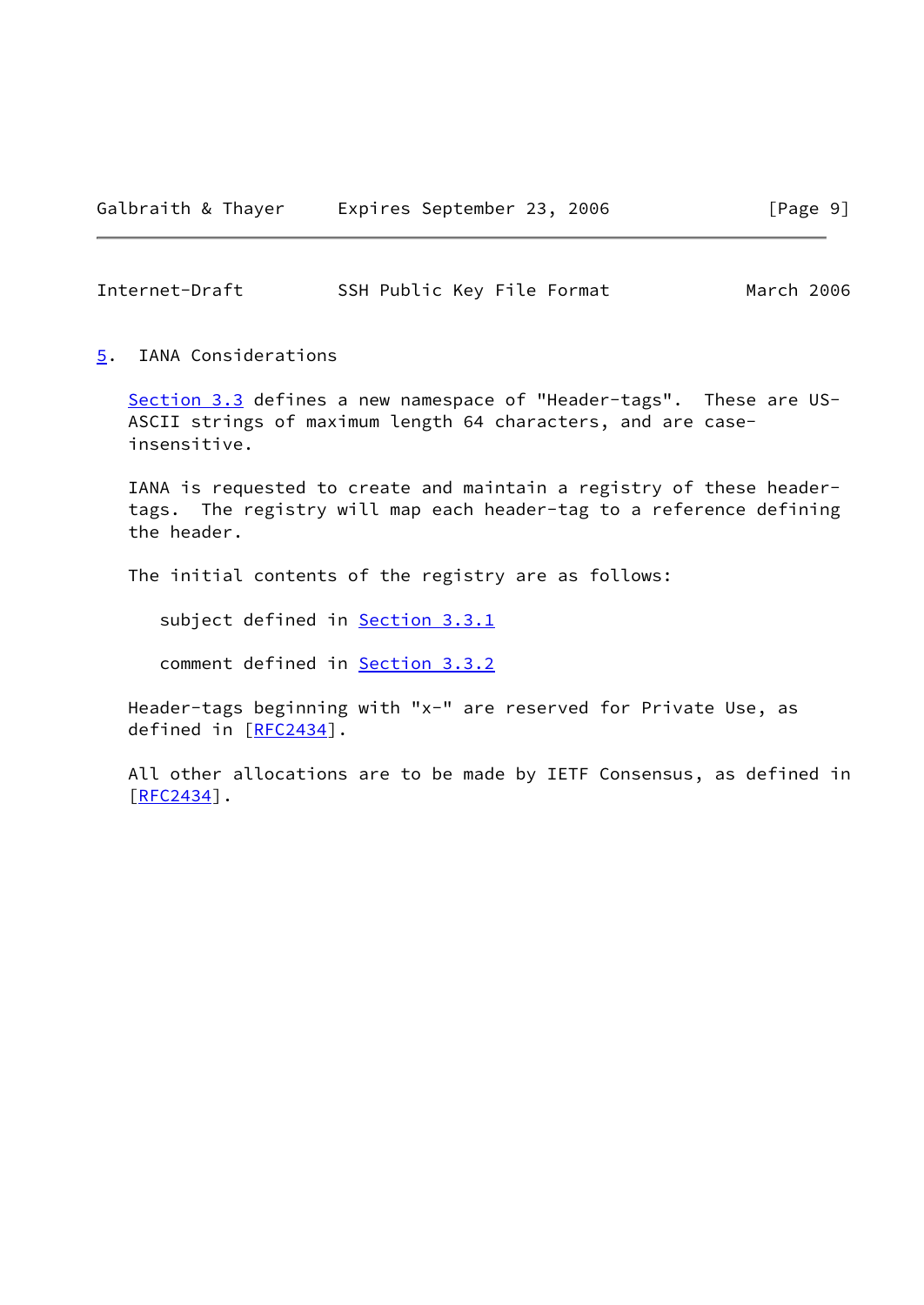| Galbraith & Thayer | Expires September 23, 2006 |  | [Page 10] |
|--------------------|----------------------------|--|-----------|
|--------------------|----------------------------|--|-----------|

<span id="page-11-1"></span>Internet-Draft SSH Public Key File Format March 2006

## <span id="page-11-0"></span>[6](#page-11-0). Security Considerations

 The file format described by this document provides no mechanism to verify the integrity or otherwise detect tampering with the data stored in such files. Given the potential of an adversarial tampering with this data, system-specific measures (e.g. Access Control Lists, UNIX permissions, other Discretionary and/or Mandatory Access Controls) SHOULD be used to protect these files. Also, if the contents of these files are transferred it SHOULD be done over a trusted channel.

 The header data allowed by this file format could contain an unlimited range of information. While in many environments the information conveyed by this header data may be considered innocuous public information, it may constitute a channel through which information about a user, a key or its use may be disclosed intentionally or otherwise (e.g "Comment: Mary E. Jones, 123 Main St, Home Phone:..."). The presence and use of this header data SHOULD be reviewed by sites that deploy this file format.

 The public-key fingerprint method presented here relies on the MD5 one-way hash function, which is known to have certain weaknesses regarding its collision resistance; however, the particular use made of MD5 here depends solely on its 2nd-preimage resistance, not on its collision resistance.

MD5 is used here for historical reasons.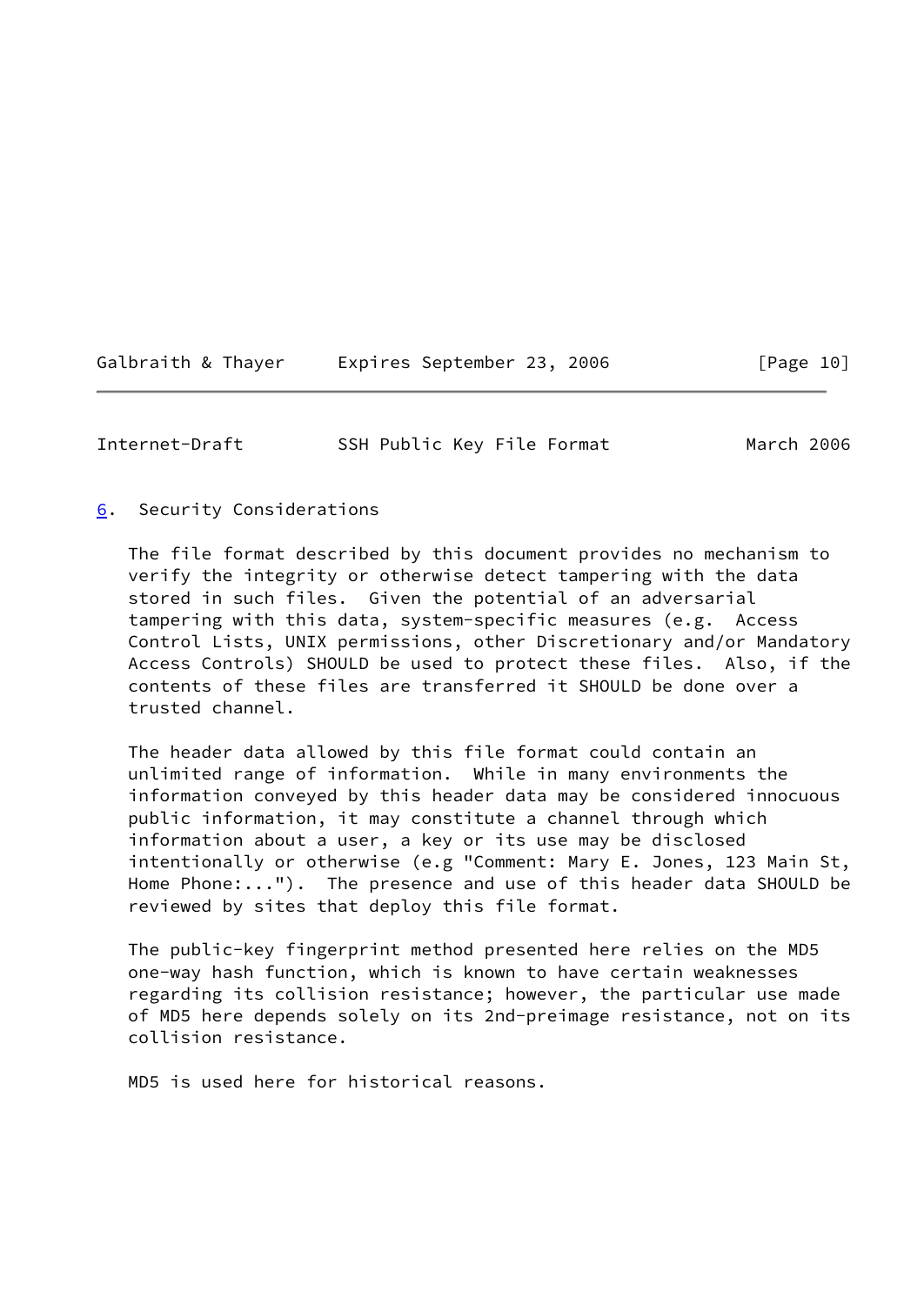| Galbraith & Thayer | Expires September 23, 2006 | [Page 11] |
|--------------------|----------------------------|-----------|
|--------------------|----------------------------|-----------|

<span id="page-12-1"></span>

| Internet-Draft | SSH Public Key File Format | March 2006 |  |
|----------------|----------------------------|------------|--|
|                |                            |            |  |

## <span id="page-12-0"></span>[7](#page-12-0). References

#### <span id="page-12-2"></span>[7.1](#page-12-2). Normative References

- [RFC1321] Rivest, R., "The MD5 Message-Digest Algorithm", [RFC 1321,](https://datatracker.ietf.org/doc/pdf/rfc1321) April 1992.
- [RFC2045] Freed, N. and N. Borenstein, "Multipurpose Internet Mail Extensions (MIME) Part One: Format of Internet Message Bodies", [RFC 2045,](https://datatracker.ietf.org/doc/pdf/rfc2045) November 1996.
- [RFC2119] Bradner, S., "Key words for use in RFCs to Indicate Requirement Levels", [BCP 14](https://datatracker.ietf.org/doc/pdf/bcp14), [RFC 2119](https://datatracker.ietf.org/doc/pdf/rfc2119), March 1997.
- [RFC3629] Yergeau, F., "UTF-8, a transformation format of ISO 10646", STD 63, [RFC 3629,](https://datatracker.ietf.org/doc/pdf/rfc3629) November 2003.
- [RFC4253] Ylonen, T. and C. Lonvick, "The Secure Shell (SSH) Transport Layer Protocol", [RFC 4253](https://datatracker.ietf.org/doc/pdf/rfc4253), January 2006.
- [RFC2434] Narten, T. and H. Alvestrand, "Guidelines for Writing an IANA Considerations Section in RFCs", [BCP 26](https://datatracker.ietf.org/doc/pdf/bcp26), [RFC 2434](https://datatracker.ietf.org/doc/pdf/rfc2434), October 1998.
- <span id="page-12-3"></span>[7.2](#page-12-3). Informative References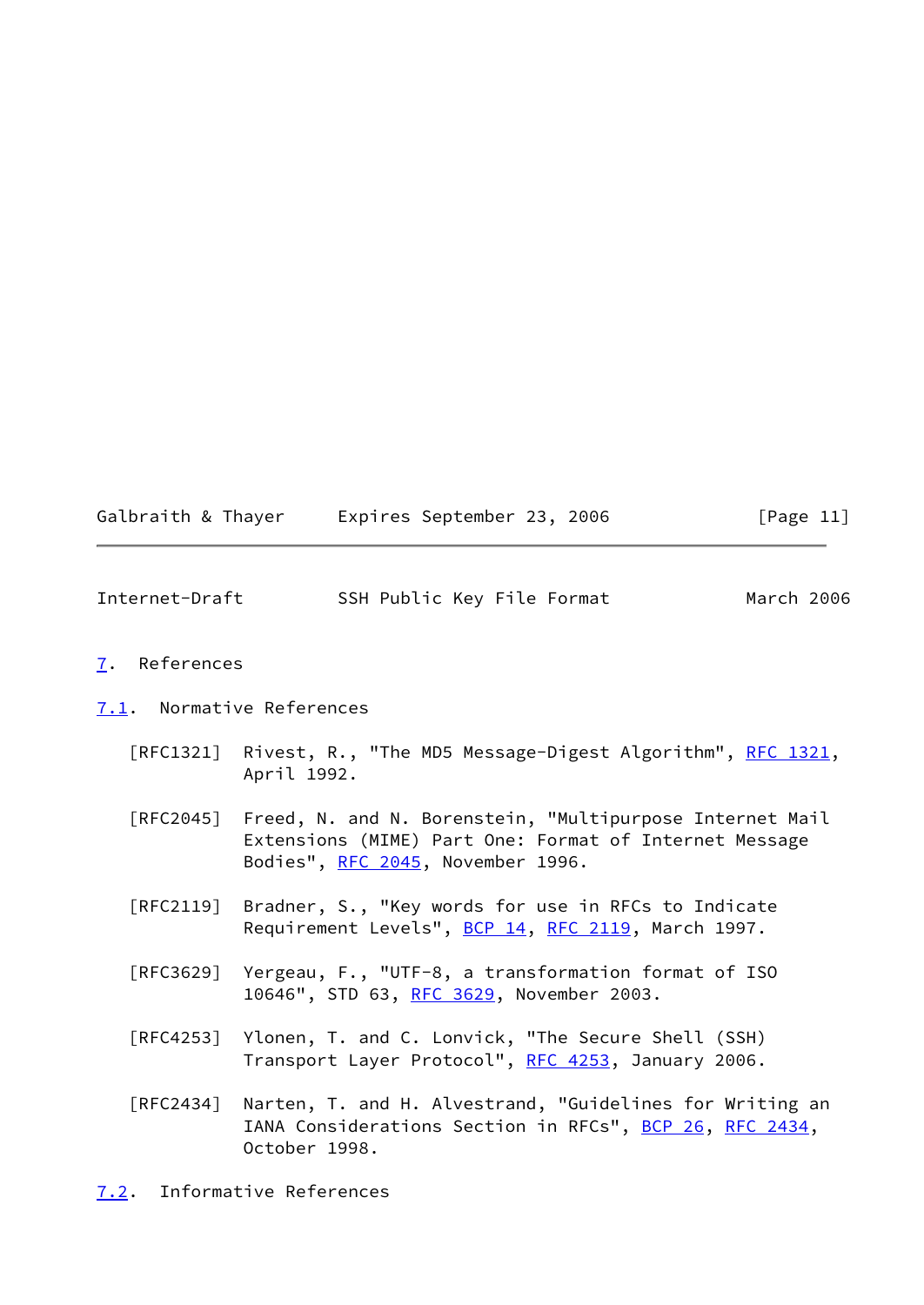- [RFC1421] Linn, J., "Privacy Enhancement for Internet Electronic Mail: Part I: Message Encryption and Authentication Procedures", [RFC 1421](https://datatracker.ietf.org/doc/pdf/rfc1421), February 1993.
- [RFC2440] Callas, J., Donnerhacke, L., Finney, H., and R. Thayer, "OpenPGP Message Format", [RFC 2440](https://datatracker.ietf.org/doc/pdf/rfc2440), November 1998.

<span id="page-13-0"></span>Galbraith & Thayer Expires September 23, 2006 [Page 12] Internet-Draft SSH Public Key File Format March 2006 Authors' Addresses Joseph Galbraith VanDyke Software 4848 Tramway Ridge Blvd Suite 101 Albuquerque, NM 87111 US Phone: +1 505 332 5700 Email: galb-list@vandyke.com Rodney Thayer The Tillerman Group 370 Altair Way, PMB 321 Sunnyvale, CA 94086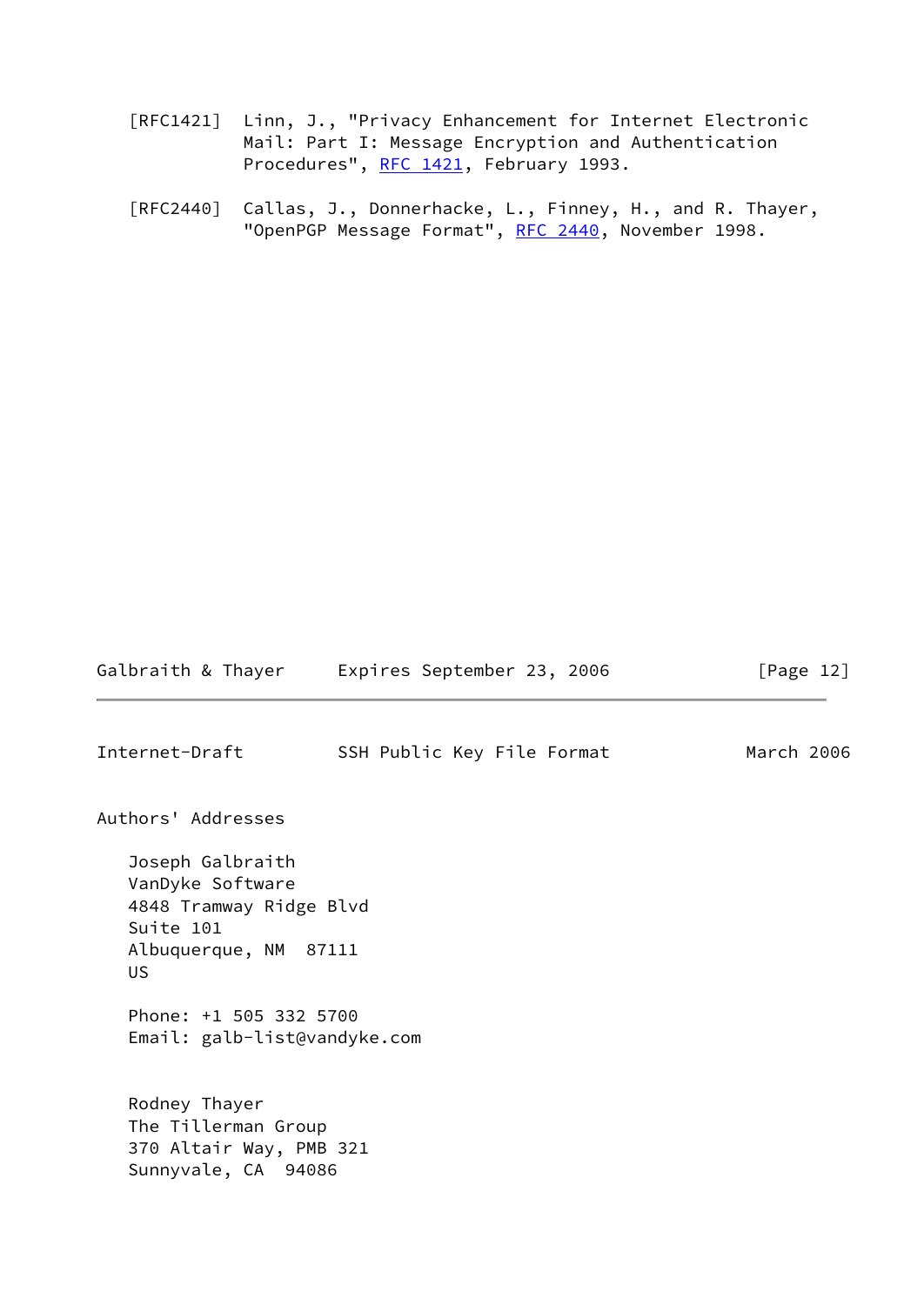Phone: +1 408 757 9693 Email: rodney@tillerman.to

Galbraith & Thayer Expires September 23, 2006 [Page 13]

<span id="page-14-0"></span>Internet-Draft SSH Public Key File Format March 2006

Intellectual Property Statement

 The IETF takes no position regarding the validity or scope of any Intellectual Property Rights or other rights that might be claimed to pertain to the implementation or use of the technology described in this document or the extent to which any license under such rights might or might not be available; nor does it represent that it has made any independent effort to identify any such rights. Information on the procedures with respect to rights in RFC documents can be found in [BCP 78](https://datatracker.ietf.org/doc/pdf/bcp78) and [BCP 79](https://datatracker.ietf.org/doc/pdf/bcp79).